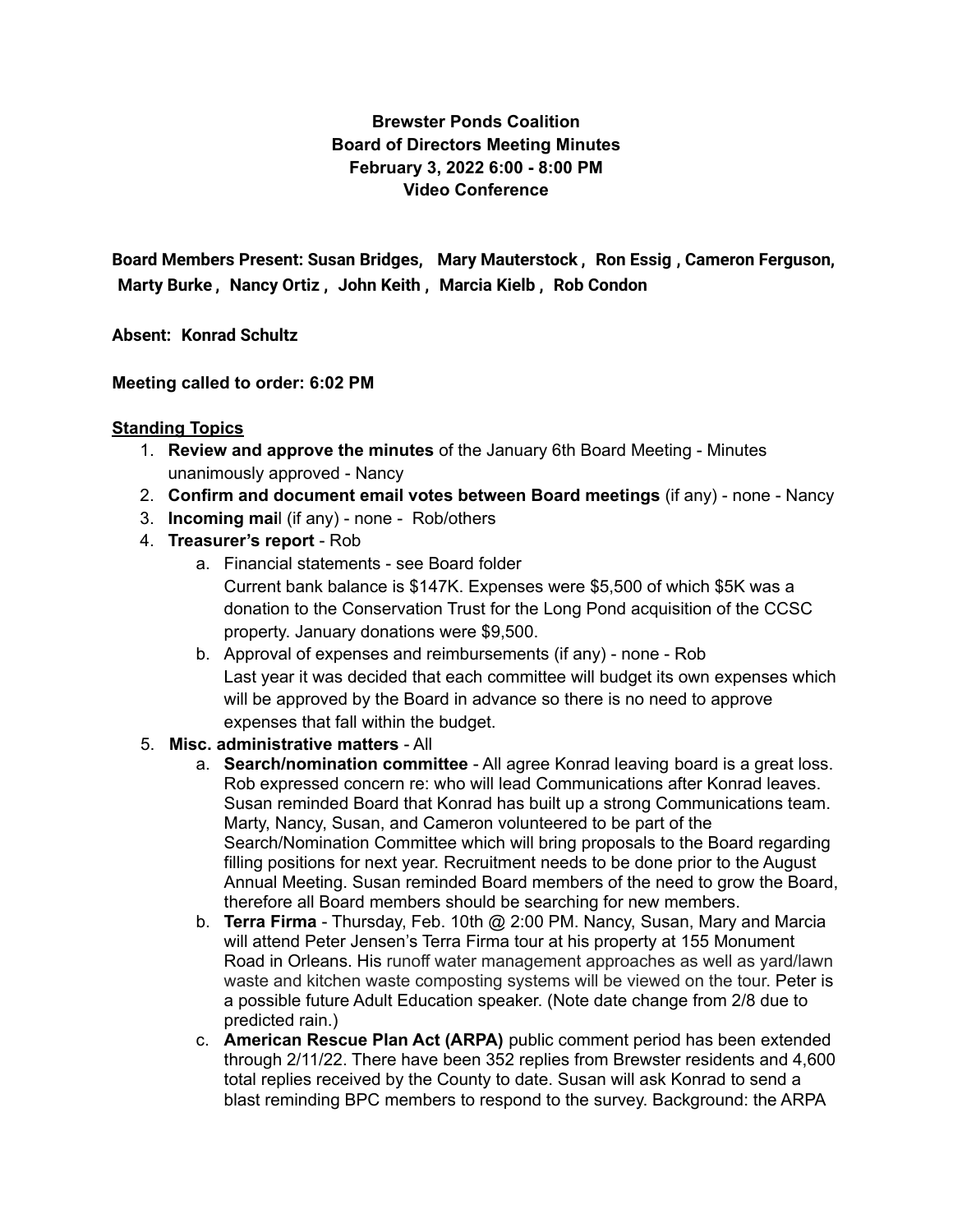was passed by Congress and signed into law by President Biden. This legislation allocated \$41.3 million in federal grant funds to Barnstable County to expend between 2021 – 2026 on COVID-19 recovery efforts and regional investments in key areas. Barnstable County has received half of its allotment and will receive the other half in the spring of 2022.These funds have specific expenditure categories that are set by the federal government. Several of the categories will allow Barnstable County and towns to address some of the urgent priorities needing investment on Cape Cod.

#### **New Business:**

- **1. Vision Plan Survey** Survey can be found on the Town of Brewster website. BPC also sent a blast to members asking to complete the survey especially section 2 on water quality issues. Brewster residents have until the end of February to complete the survey.
- **2. Select Board/Board of Health (BOH) joint meeting** John, Marty, and Susan attended the virtual 1/27 meeting. Mark Nelson's power point presentation on water quality issues was especially interesting. Pleasant Bay watershed was a key topic. Brewster occupies approximately 25% of the overall watershed shared by Orleans, Harwich, and Chatham, but only contributes to 13% of the total nitrogen load entering the Bay. In 2018 the four abutting towns to Pleasant Bay agreed to reduce nutrients. Nutrient reduction on Captain's Golf Course in Brewster can meet 75% of Brewster's Pleasant Bay nutrient reduction obligation at minimal cost.

Ponds and fresh water were also discussed. Mark explored alternative septic systems as a solution to nutrient reduction including neighborhood waste treatment systems, changes in fertilization practices at the Captain's Golf Course, and the use of innovative septic treatment systems among other potential solutions. Currently there is a proposal to reset the 100 foot setback for septic systems on properties upgradient from pond watersheds to 300 feet.The town estimates up to 600 homes would require an upgrade at a total Cost at \$20,000-\$25,000 per property.

Sewers are costly and not necessarily a solution. Board of Health Vice Chair Penny Holeman is supportive of the BOH finding solutions on a larger scale as opposed to evaluating each situation individually. A possible solution is to install neighborhood wastewater treatment plants to service dense neighborhoods as opposed to having a very large number of houses connected to one main treatment plant. The possibility of Brewster negotiating an agreement to share a treatment plant with another town was mentioned. Perhaps the town could negotiate an agreement with surrounding towns to accommodate future nitrogen impacts from buildout. This would eliminate the long-term management of a facility in Brewster. John Keith pointed out the complications caused by so many ponds in Brewster. Numerous plants would be needed all over town to service these individual ponds and there would be major maintenance issues. There would be no between towns "trading" or "sharing" of wastewater facilities for freshwater ponds. \$50K has been allocated by the Town of Brewster to fund an update to the 2009 plan on water analysis. The Select Board is hoping the funding will be part of the May 2022 warrant. Board members are encouraged to watch the 1/27 presentation online. Visit:

<http://records.brewster-ma.gov/weblink/0/edoc/169043/Final%20E-Packet%201.27.2022.pdf>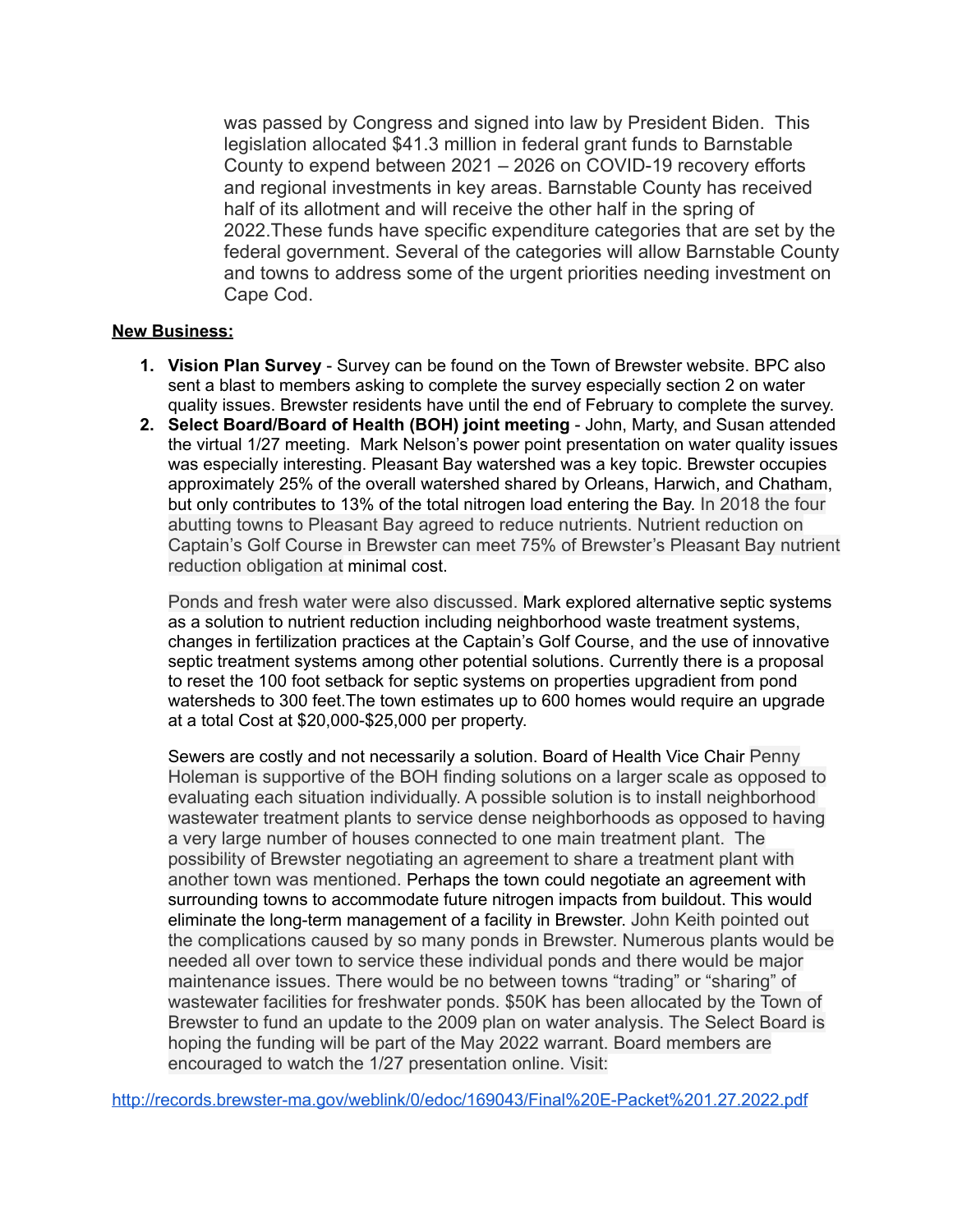Brewster is exploring the possibility of pulling out of the Cape and Islands Water Protection if Brewster's projects can not be covered under the program. To date, the fund has only been used to cover sewering projects.

# **Current Priorities**

- 1. Septic system nutrient reductions study Per Susan, \$300K needs to be allocated and approved by the town for a pilot program of alternative septic systems prior to moving forward.
- 2. Stormwater spreadsheet/map John's stormwater spreadsheet was discussed. The spreadsheet was updated by Konrad regarding individual pond associations after discussion with Griffin Ryder from the DPW and Chris Miller from the DNR. A meeting with Pond Associations regarding stormwater runoff can now be held. Marty mentioned the possibility of discovering additional erosion sites and issues such as lawns running in ponds by kayaking around various ponds.
- 3. John and Nancy have not yet been contacted by the town regarding joining the Long Pond Committee created after the CCSC purchase.
- 4. Cameron is heading Tom Vautin's bioremediation floating wetland study. A smaller pond is preferable since 1-3% of the surface needs to be covered by the floating wetland. The target date to start the program is Spring 2023. Communication, funding, permitting, suppliers, etc. all need to be set up in advance. Spring planting is preferable. Equipment could be ordered by the end of this year. Schoolhouse and Myricks Ponds are being considered for this project. Myricks is the smaller of the two ponds at 4.6 acres. The town should be contacted soon regarding this project as its approval and cooperation will be needed.
- 5. PALs data A team needs to get together to sort through and evaluate the data. Perhaps there are some volunteers from BPC membership who would like to get involved.

## **Events**

1.The Pond Summit. John, Susan, and Town Manager Peter Lombardi are planning the summit to be held in May. The planned topic is nutrient reduction. Susan is hoping to get the Town more involved in BPC events.

2. April Adult Education Program. Paul Anderson, Director of the Brewster Water Department is the planned speaker for this program. One hour will be allocated for the presentation and 15 minutes for questions and answers. The Baptist Church or CC Bible Alliance are possible venues.

3. Eversource. Attorney Bruce Taub is a potential speaker for a future BPC adult education event. Bruce has been involved in the anti-spraying campaign under power lines.

4. Misc Events. Marty will schedule some biking events and Nancy will schedule some walking events. Mary will get involved in Conservation Day and Marcia and Rob will represent BPC at the Farmer's Market. Mary is also working on the July Hydrangea Festival and is looking for residents to open their gardens to tours. Nancy will be in charge of BPC at the Beautify Brewster Day. Susan will set up the BPC table in front of the Bookstore for Brewster in Bloom.